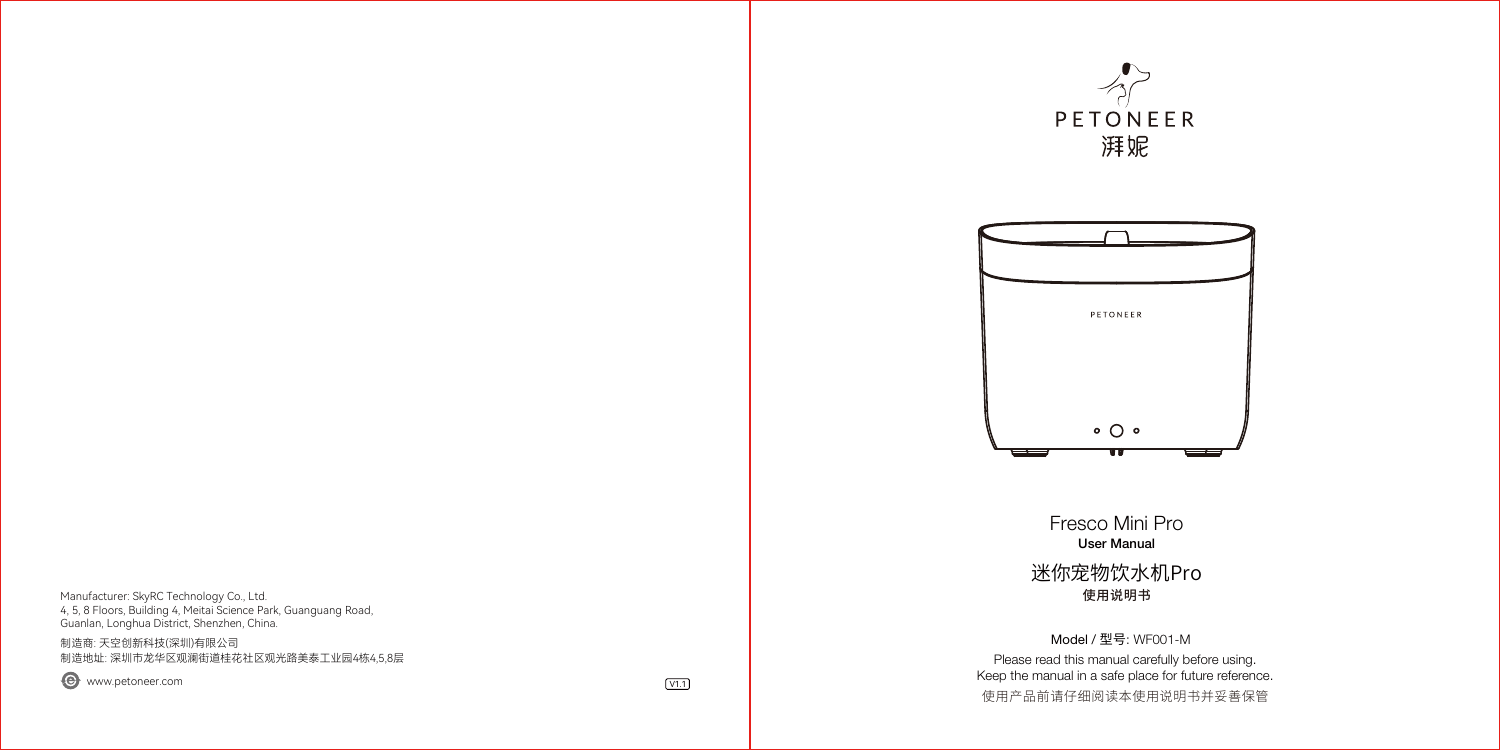## 01 / Inside the box



## 02 / Meet Your Smart Fountain



## 03 / Operations

(1) Clean up

Clean the inside of the bucket, the lid and the filter tray. Please clean the shell with a dry cloth.

Get the filter soaked inside the clean water for 5 minutes.





2 Fill up

Pour water into the bucket. Do not exceed the max water level.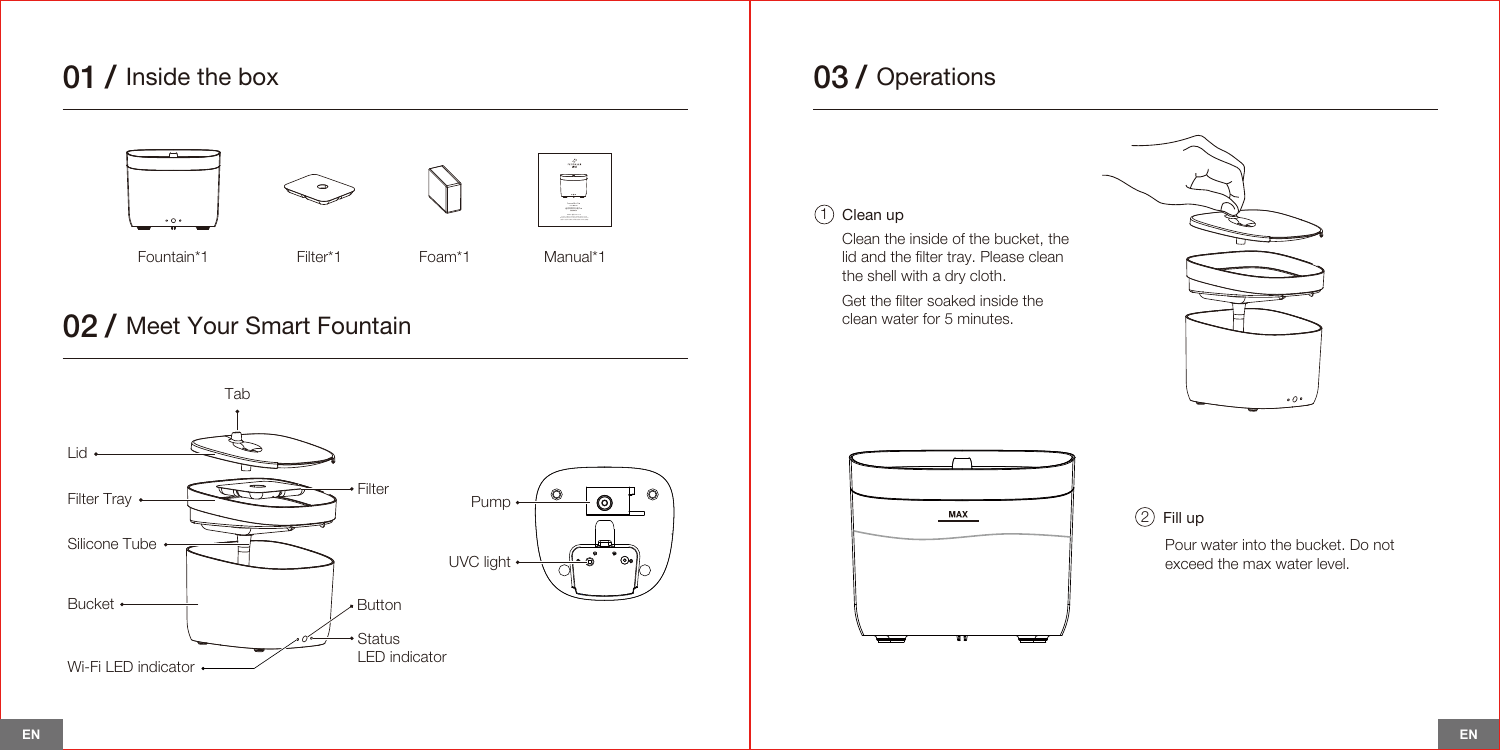#### $\textcircled{3}$  Assemble  $\textcircled{4}$  Power on

Please put all parts in the right places according to the illustration;



# $\overline{\cdots}$

outlet.

#### 5 Accessories replacing 6 Connect the fountain

It is recommended to replace the filter, foam every 30 days.



Download the MiHome app and connect the fountain to your Wi-Fi to monitor and control.

Connect the cable to the power adaptor, then plug it into to the wall

\*The adaptor (USB 5V 1A) is not included; please find a spare one!



## 04 / Connect to the Mi Home app





Integrated to Mijia, the unit can be controlled through the Mi Home app and work with some Mi Home products.

Scan the QR code to download and install the Mi Home app. Users with the Mi Home app will directly enter the device connection card.

Product QR Code

Open the Mi Home app, click "+" in the upper right corner of the page, and get walked through to add devices.

Alternatively, you can search for Mi Home in the App Store or Google Play, download and install the Mi Home app.

#### Note:

"works with mijia" is only the certification at the software level. Xiaomi and the Mi Home are not responsible for the production, standard implementation, quality supervision, etc., of the product and the company.

Tips: Due to the upgrade and update of the Mi Home app, the actual operation may be slightly different from the above. Please follow the most current instructions in the Mi Home app.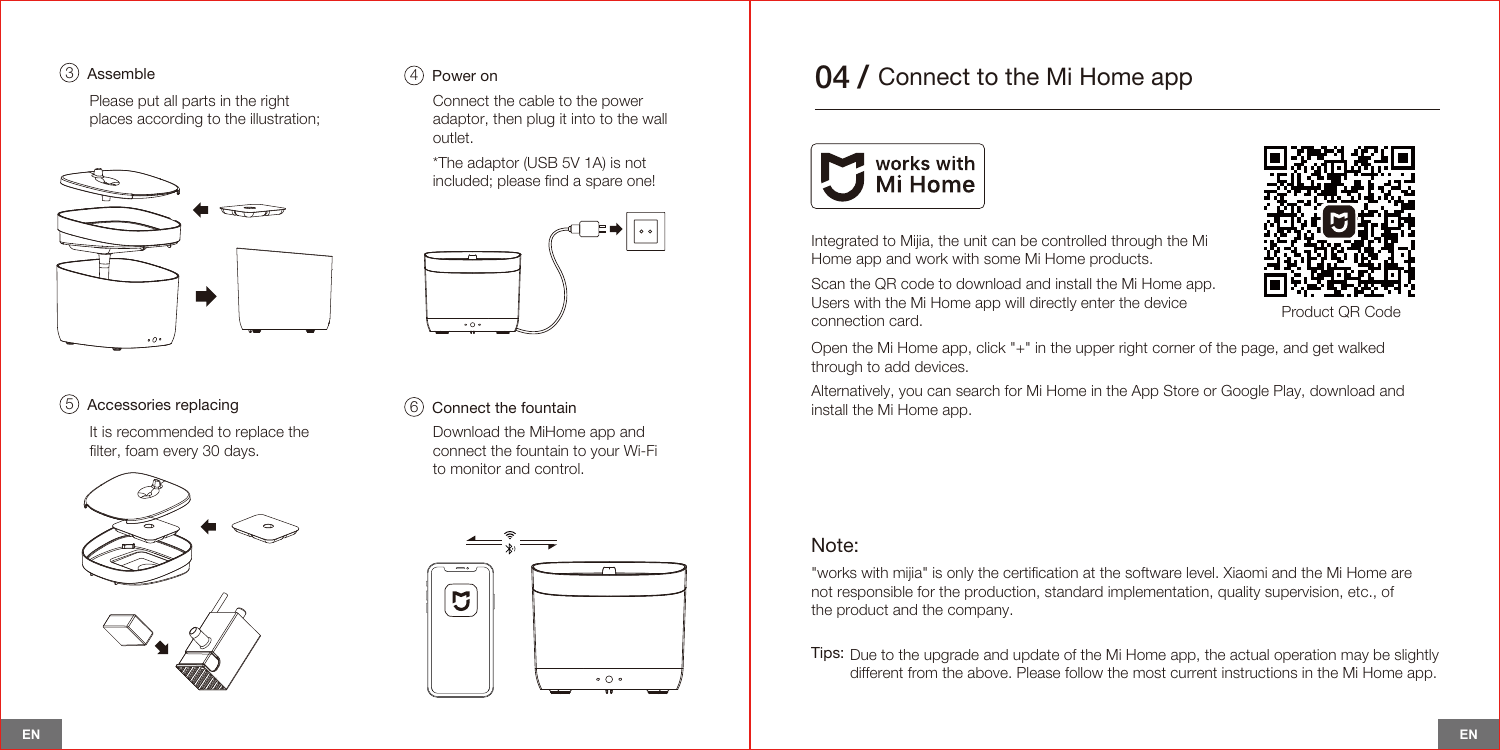## $05$  / Declarations of Hazardous Substances in Electrical Appliances

| Part Name          | Toxic or hazardous Substances and Elements |    |    |        |            |      |  |
|--------------------|--------------------------------------------|----|----|--------|------------|------|--|
|                    | Pb                                         | Hg | Cd | $Cr6+$ | <b>PBB</b> | PBDE |  |
| <b>BUCKET</b>      | ∩                                          | ∩  | ∩  | Ω      | ∩          |      |  |
| <b>FILTER TRAY</b> | ∩                                          | ∩  | ∩  | ∩      | ∩          |      |  |
| SILICONE TUBE      |                                            |    |    |        | ∩          |      |  |
| <b>PUMP</b>        |                                            |    | ∩  | ∩      | ∩          |      |  |
| PCB ASSEMBLY       | ∩                                          | ∩  | ∩  | ∩      | ∩          |      |  |
| <b>WIRES</b>       |                                            |    |    |        |            |      |  |

#### This form is compiled in accordance with SJ/T 11364.

- O: Indicates that this toxic or hazardous substance contained in all the homogeneous materials for this part is below the limit requirement in GB/T 26125
- $X$ : Indicates that this toxic or hazardous substance contained in at least one of the homogeneous materials used for this part is above the limit requirement in GB/T 26125.

## 06 / Status Indicator Explained

| Status Indicator LED       | Meaning               |
|----------------------------|-----------------------|
| Status LED steady on       | Low Water             |
| Status LED blinking in red | <b>Filter Expired</b> |
| Wi-Fi LED steady on        | Connected             |
| Wi-Fi LED flashing fast    | Disconnected          |

## 07 / Specifications

Description: Fresco Mini Pro Model No.: WF001-M Dimension:174\*181\*154mm Material: ABS Net Weight: 580g Input Voltage: DC 5V 1A Capacity:1.9L Communication: Wi-Fi(2.4GHz) Quality Directive: GB4706.1 CMIIT ID :2019DP11626

## 08 / Precautions

1. Please use it in the indoor environment;

2. DO DISCONNECT the power supply when cleaning. To clean the bucket, do not directly wash the outside of the bucket; when cleaning the whole unit, please clean the shell with a dry cloth.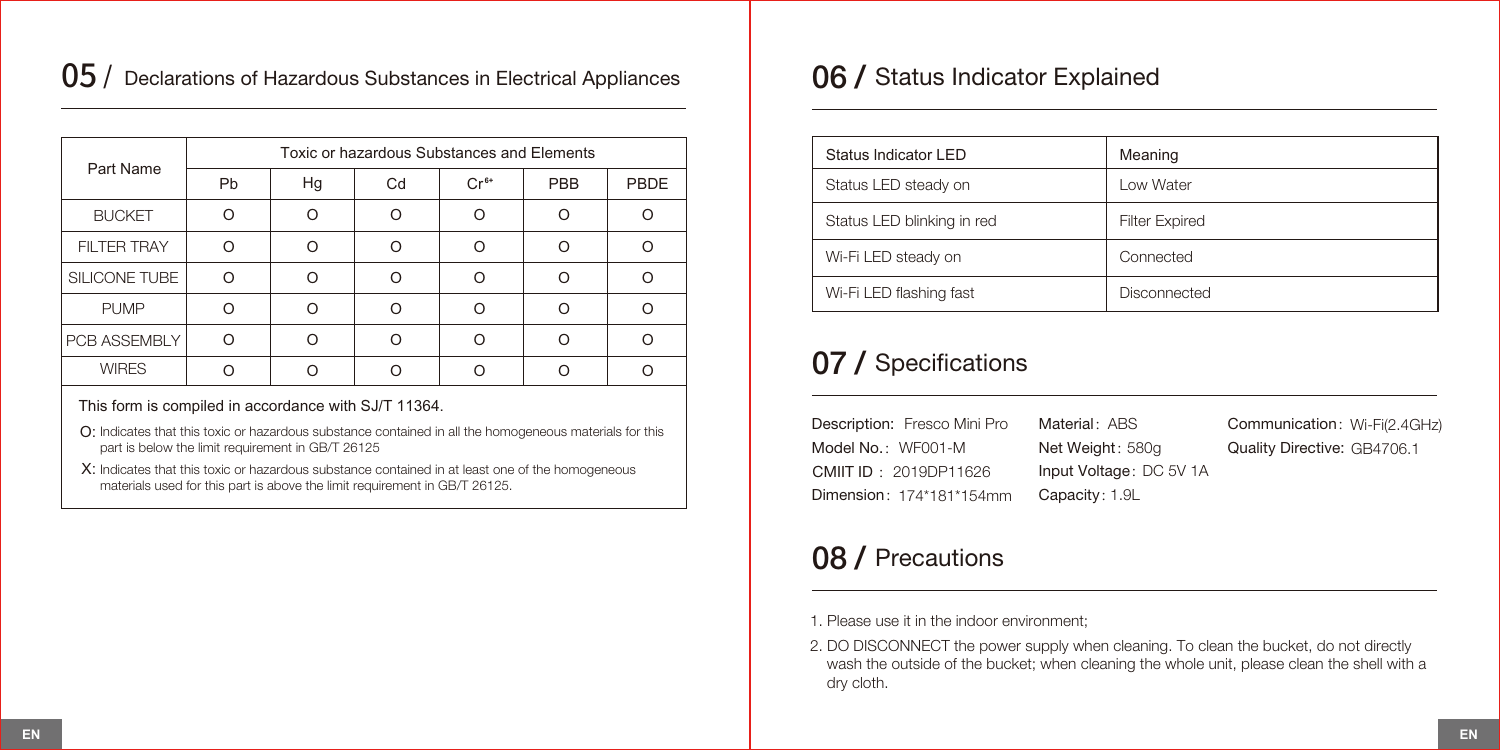- 3. Do not look directly at the UVC light while it is working.
- 4. After a period of UVC beaming, the yellowing inside the fountain is normal.
- 5. Please place the unit on the flat ground to prevent accidental overturning, causing the fountain to sprinkle or not work correctly.
- 6. Please shield or organize the power cord well to prevent the pet from biting the cable and causing dangerous situations such as electric shock;
- 7. Low water reminder does not work if the fountain is not working. When there is water by default and the fountain is working, it will alert when water is detected low.
- 8. This fountain is suitable for cats or small and medium-size dogs;

## 09 / Warranty Terms

Within the period of warranty, if the product fails with no fault of user operations, it will be repaired at Petoneer's expense. The warranty will not cover product failure in examples below:

- 1). Intentional damage to the product by the user or third party
- 2). Failure to operate or maintain the product following the (QIG) Quick Installation Guide Instructions.
- 3). Failure by natural wear and tear including but not limited to scratching, corrosion, oxidation and rusting.
- 4). Failure by non-authorized repair of the product including but not limited to user's own or third-party repairing attempts or modifications.

(All Pictures shown in the manual are for illustration purpose only. Actual product may vary due to product enhancement.)

#### Note:

This product and after-sales service are only available in China (excluding Hong Kong, Macau and Taiwan).

This warranty is only applicable to China (excluding Hong Kong, Macau and Taiwan).

## 01 / 包装清单



## 02 / 产品概览

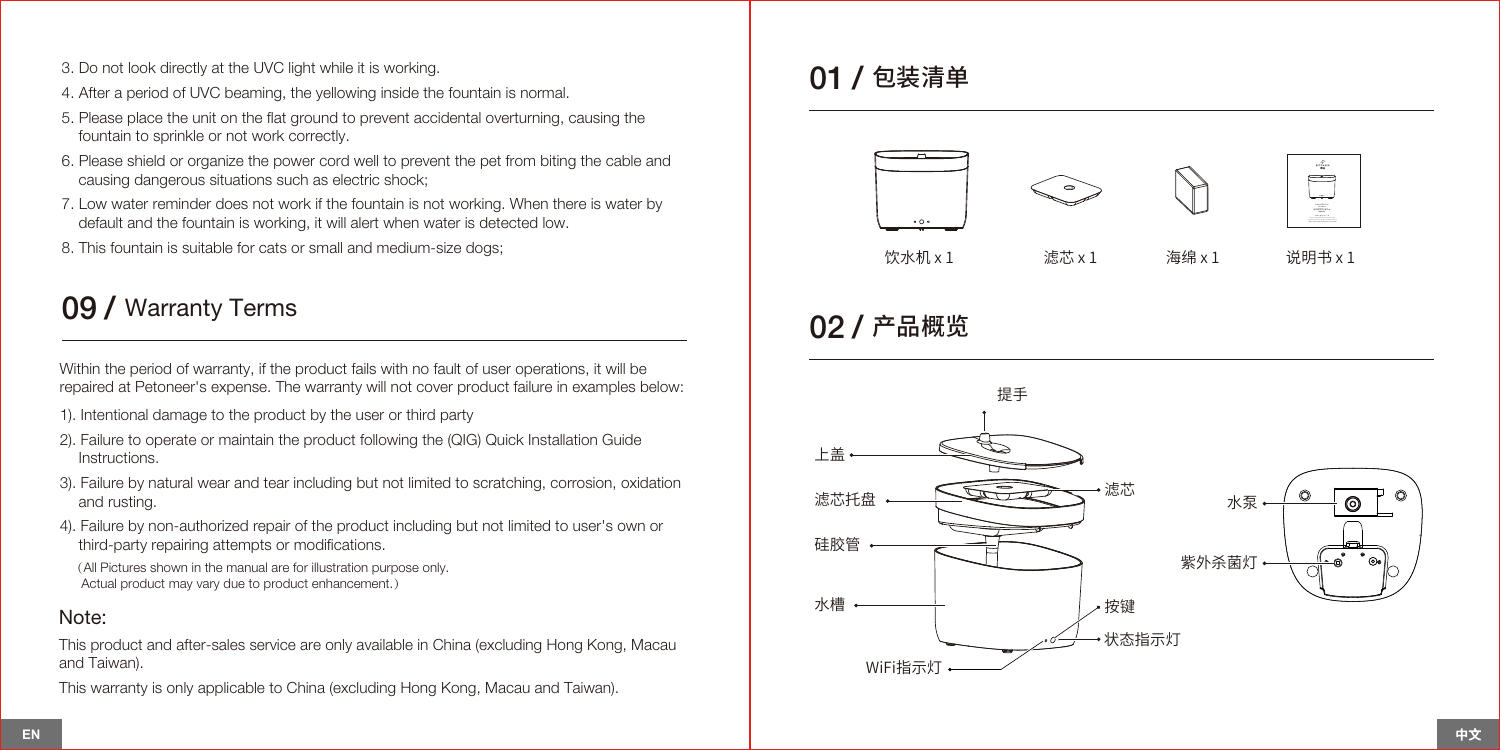## 03 / 使用步骤

1 清洗 清洗水槽内部、上盖和滤芯托盘, 水槽外壳请用干燥抹布进行清理。 请先用清水将滤芯浸泡5分钟备用





将水倒入水槽中,加水量不要超过 MAX水位线。 2 加水

将滤芯托盘、滤芯、上盖依次组装 后放入水槽中。



建议每30天更换一次滤芯、海绵。 下载"米家" APP,添加设备,实  $(5)$ 更换耗材  $(6)$ 添加设备



### $\left( \begin{matrix} 3 \end{matrix} \right)$  组装 and the contract of the contract of the contract of the contract of the contract of the contract of the contract of the contract of the contract of the contract of the contract of the contract of

将水机电源线与适配器连接,并接 通电源。

\*本产品不提供电源适配器(USB 5V 1A),请自行配置。



时掌控水机状态。

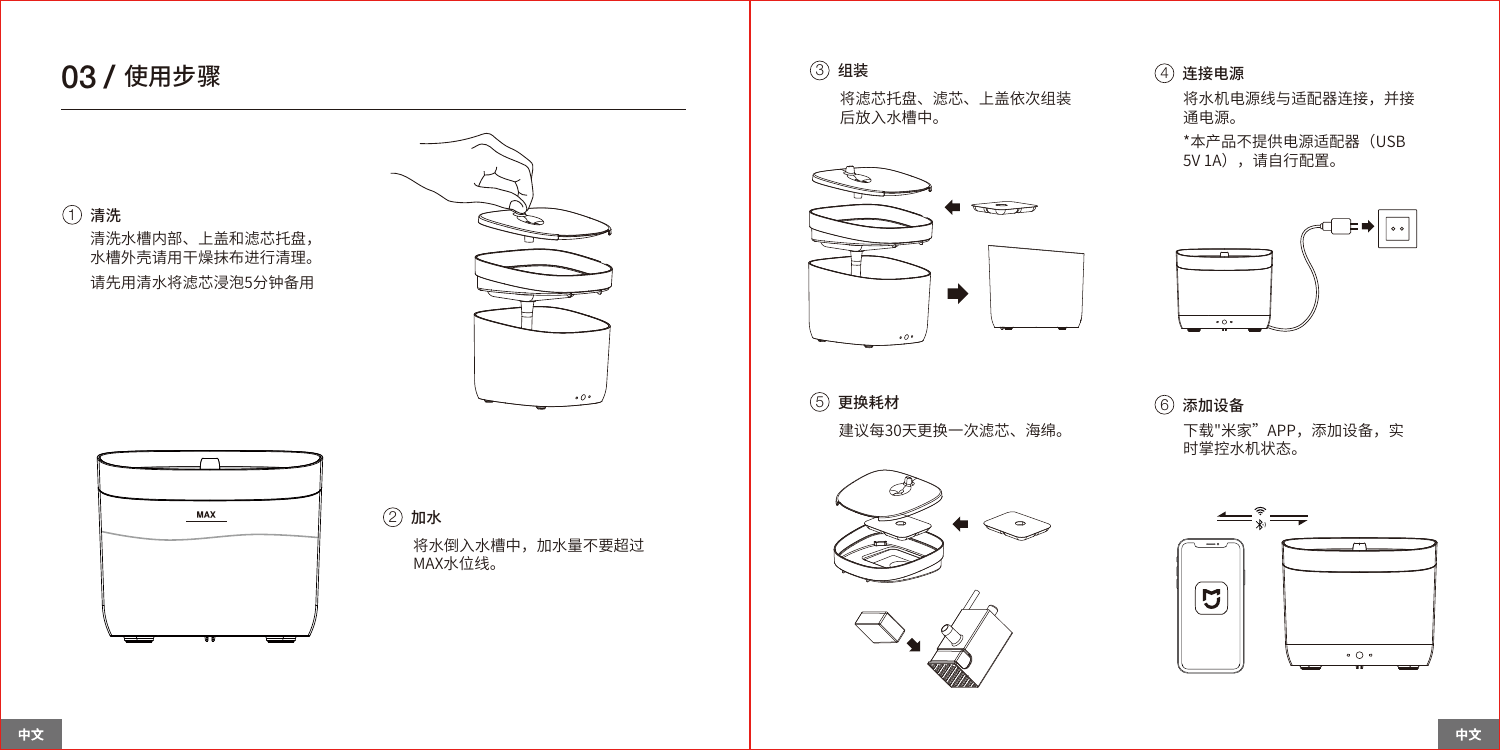## 04 / 连接米家APP



本产品已接入米家,可通过米家APP操控,并与部分米家产品 联动。

扫描二维码,下载并安装米家APP,已安装米家APP的用户将 直接进入设备连接页。

或在应用商店搜索"米家(Mi Home)",下载并安装米家(Mi Home)APP。打开米家(Mi Home)APP首页, 在页面右上角点击"+", 根据APP提示方式添加设备。

维和

### 提示:

由于米家APP的升级与更新,实际操作可能与以上描述略有差异,请按照当前米家APP内指 引进行操作。

注意: "已接米家"(works with mijia)仅做软件层面的验证,小米及米家不对该产品及企业 的生产制造、标准执行、质量监管等方面负责。

## <mark>05</mark> / 电子信息产品有害物质声明

| 部件名称 | 有毒有害物质或元素 |    |    |        |     |      |  |
|------|-----------|----|----|--------|-----|------|--|
|      | Pb        | Hg | Cd | $Cr6+$ | PBB | PBDE |  |
| 水槽   | Ω         | റ  | റ  | ∩      |     |      |  |
| 滤芯托盘 | $\Omega$  | ∩  | Ω  | ∩      | ∩   | ∩    |  |
| 硅胶管  | ∩         | ∩  | ∩  | ∩      |     |      |  |
| 水泵   | ∩         | ∩  | റ  | ∩      |     |      |  |
| 电路板  | $\Omega$  | ∩  | ∩  | Ω      | ∩   | ∩    |  |
| 线缆   |           |    |    |        |     |      |  |

#### 本表格依据SJ/T 11364的规定编制。

表示该有害物质在该部件所有均质材料中的含量均在GB/T 26125规定的限量要求以下。 O: 表示该有害物质至少在该部件的某一均质材料中的含量超出GB/T 26125规定的限量要求。 X: